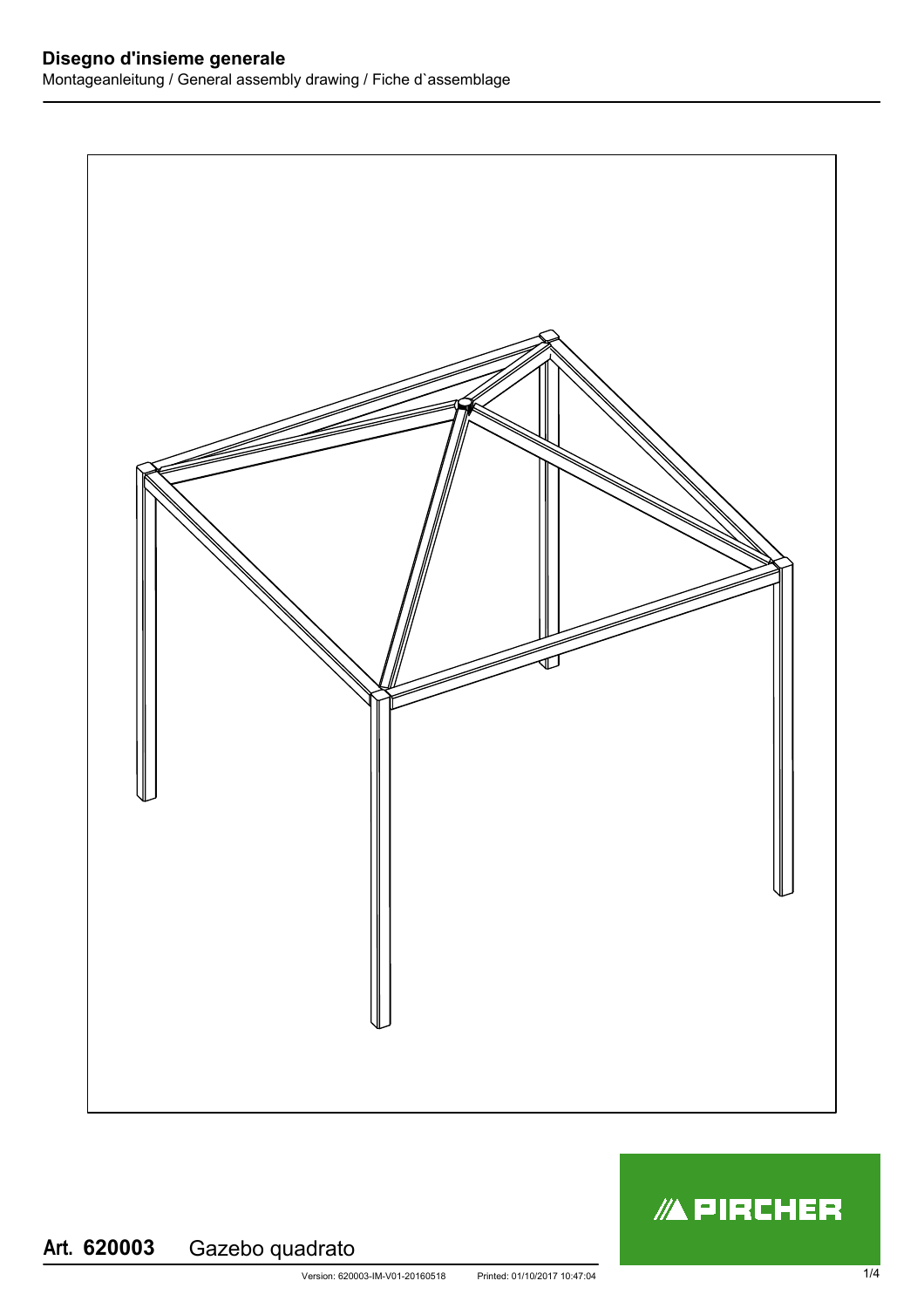

**Examplement Operarion S.p.A.** si riserva di apportane and segun and tehnical disp.A. respectively the technical constraints of the technical constraints and tehnical changes to important in qualisias moment to searce als

Let a richar Oberland S.p.A. reserves the right to make<br>  $\bigcirc$  in Fircher Oberland S.p.A. reserves the products in any interaction of the order of the order of the products in any interaction on why be resposible for damag

Consideration de Debraha de Debraha islamis de Consideration de Septembre de Consideration de Consideration de<br>Achiepis de Consideration de Consideration de Consideration de Consideration de Achiepis de Modulis de Modulis  ${\color{red}\blacktriangleright\quad \ \ \textit{4:} \ \ \textit{4:} \ \ \textit{4:} \ \ \textit{4:} \ \ \textit{4:} \ \ \textit{4:} \ \ \textit{4:} \ \ \textit{4:} \ \ \textit{4:} \ \ \textit{4:} \ \ \textit{4:} \ \ \textit{4:} \ \ \textit{4:} \ \ \textit{4:} \ \ \textit{4:} \ \ \textit{4:} \ \ \textit{4:} \ \ \textit{4:} \ \ \textit{4:} \ \ \textit{4:} \ \ \textit{4:} \ \ \textit{4:} \ \ \textit{4:}$ 

**CO** - Pircher Oberland S.p.A. se réserve d'apporter toute<br>condication tehnique et esthétique à même d'améliorer les<br>produits à tout moment et sans aucun préavis. Altention:<br>l'entreprise n'assume aucune responsabilité quan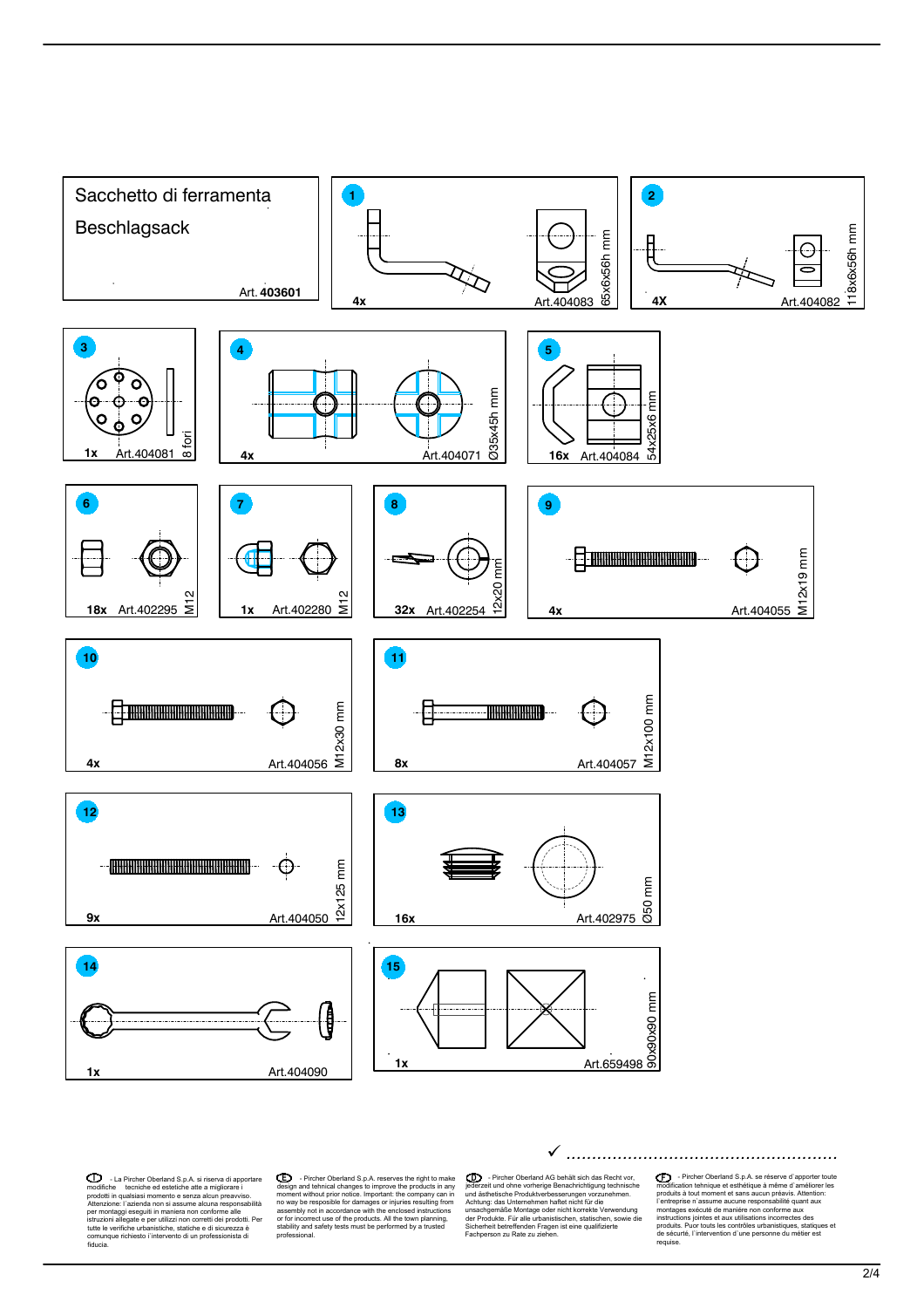